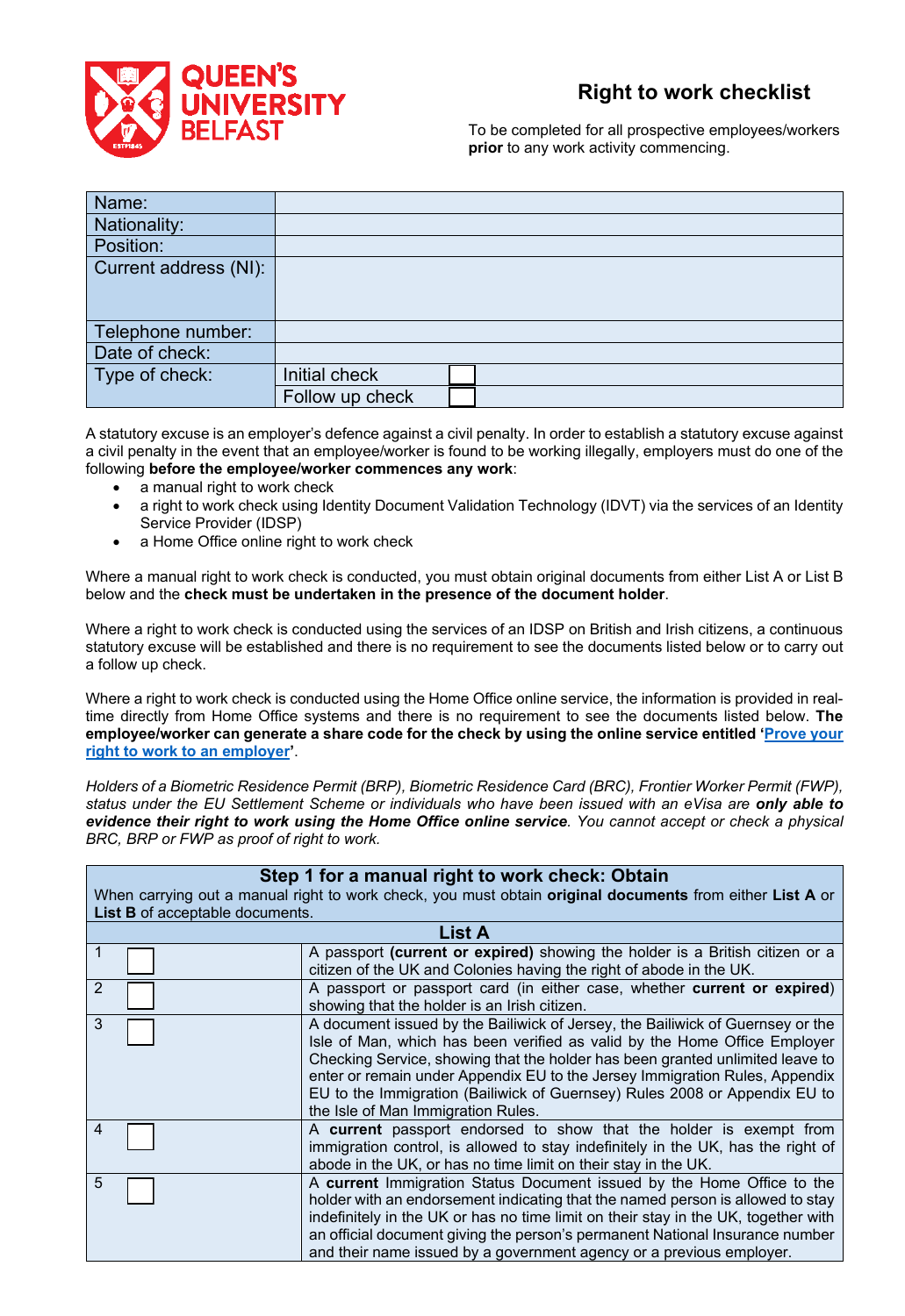| 6 | A birth or adoption certificate issued in the UK, together with an official<br>document giving the person's permanent National Insurance number and their |
|---|-----------------------------------------------------------------------------------------------------------------------------------------------------------|
|   | name issued by a government agency or a previous employer. <sup>1</sup>                                                                                   |
| 7 | A birth or adoption certificate issued in the Channel Islands, the Isle of Man or                                                                         |
|   | Ireland, together with an official document giving the person's permanent                                                                                 |
|   | National Insurance number and their name issued by a government agency or                                                                                 |
|   | a previous employer.                                                                                                                                      |
| 8 | A certificate of registration or naturalisation as a British citizen, together with                                                                       |
|   | an official document giving the person's permanent National Insurance number                                                                              |
|   | and their name issued by a government agency or a previous employer.                                                                                      |
|   | List B Group 1                                                                                                                                            |
| 1 | A current passport endorsed to show that the holder is allowed to stay in the                                                                             |
|   | UK and is currently allowed to do the type of work in question <sup>2</sup>                                                                               |
| 2 | A document issued by the Bailiwick of Jersey, the Bailiwick of Guernsey or the                                                                            |
|   | Isle of Man, which has been verified as valid by the Home Office Employer                                                                                 |
|   | Checking Service, showing that the holder has been granted limited leave to                                                                               |
|   | enter or remain under Appendix EU to the Jersey Immigration Rules, Appendix                                                                               |
|   | EU to the Immigration (Bailiwick of Guernsey) Rules 2008 or Appendix EU to                                                                                |
|   | the Isle of Man Immigration Rules.                                                                                                                        |
| 3 | A current immigration status document containing a photograph issued by the                                                                               |
|   | Home Office to the holder with a valid endorsement indicating that the named                                                                              |
|   | person may stay in the UK and is allowed to do the type of work in question,                                                                              |
|   | together with an official document giving the person's permanent National                                                                                 |
|   | Insurance number and their name issued by a government agency or a                                                                                        |
|   | previous employer.                                                                                                                                        |
|   | List B Group 2 <sup>3</sup>                                                                                                                               |
| 1 | A document issued by the Home Office showing that the holder has made an                                                                                  |
|   | application for leave to enter or remain under Appendix EU to the immigration                                                                             |
|   | rules on or before 30 June 2021 together with a Positive Verification Notice                                                                              |
|   | from the Home Office Employer Checking Service.                                                                                                           |
| 2 | A Certificate of Application (digital or non-digital) issued by the Home Office                                                                           |
|   | showing that the holder has made an application for leave to enter or remain                                                                              |
|   | under Appendix EU to the immigration rules (known as the EU Settlement                                                                                    |
|   | Scheme), on or after 1 July 2021, together with a Positive Verification Notice                                                                            |
|   | from the Home Office Employer Checking Service.                                                                                                           |
| 3 | A document issued by the Bailiwick of Jersey, the Bailiwick of Guernsey or the                                                                            |
|   | Isle of Man showing that the holder has made an application for leave to enter                                                                            |
|   | or remain under Appendix EU (J) to the Jersey Immigration Rules or Appendix                                                                               |
|   | EU to the immigration Rules (Bailiwick of Guernsey) Rules 2008, or Appendix                                                                               |
|   | EU to the Isle of Man Immigration Rules together with a Positive Verification                                                                             |
|   | Notice from the Home Office Employer Checking Service.                                                                                                    |
| 4 | An Application Registration Card issued by the Home Office stating that the                                                                               |
|   | holder is permitted to take the employment in question, together with a                                                                                   |
|   | Positive Verification Notice from the Home Office Employer Checking                                                                                       |
|   | Service.                                                                                                                                                  |
| 5 | A Positive Verification Notice issued by the Home Office Employer Checking                                                                                |
|   | Service to the employer or prospective employer, which indicates that the                                                                                 |
|   | named person may stay in the UK and is permitted to do the work in question.                                                                              |
|   |                                                                                                                                                           |

<span id="page-1-0"></span><sup>&</sup>lt;sup>1</sup> Definition includes a full birth certificate issued by a UK diplomatic mission (British Embassy or British High Commission).

<span id="page-1-1"></span><sup>&</sup>lt;sup>2</sup> This includes a current passport endorsed with a stamp showing an individual has been granted leave to enter and there are no work-related conditions attached. If, under the conditions of the individual's leave, work was restricted or prohibited the endorsement placed in the individual's passport would explicitly set that out as a condition.

<span id="page-1-2"></span><sup>&</sup>lt;sup>3</sup> [International Staff Support](mailto:internationalstaff@qub.ac.uk) can assist with requesting a Positive Verification Notice from the Employer Checking Service.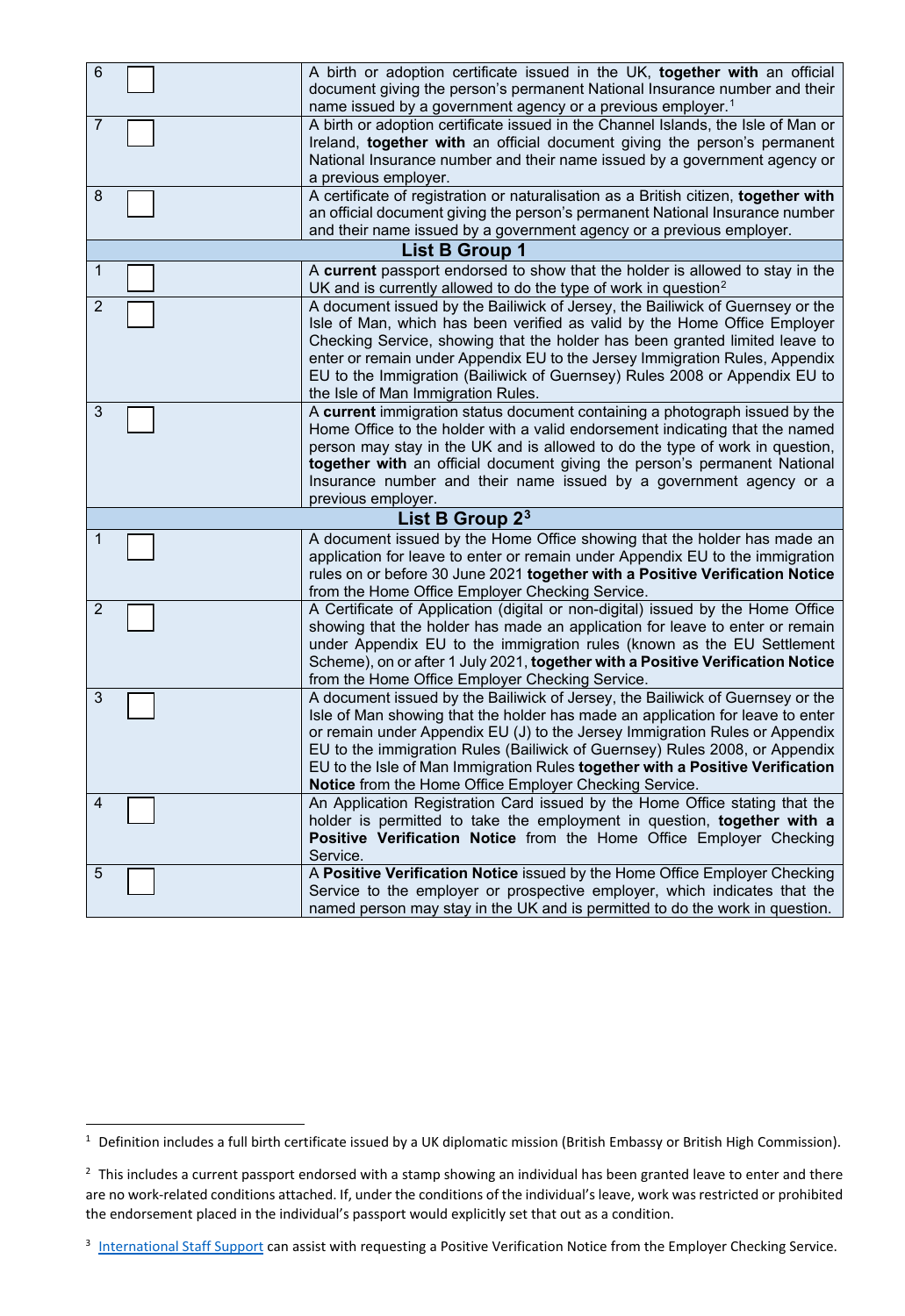| <b>Step 2: Check</b>                                                                                                                                                                                                                                                                                                                                                                        |     |    |     |
|---------------------------------------------------------------------------------------------------------------------------------------------------------------------------------------------------------------------------------------------------------------------------------------------------------------------------------------------------------------------------------------------|-----|----|-----|
| You must check that the documents are genuine and that the person presenting them is the prospective or                                                                                                                                                                                                                                                                                     |     |    |     |
| existing employee/worker, the rightful holder and allowed to do the type of work you are offering.                                                                                                                                                                                                                                                                                          |     |    |     |
| You must check:                                                                                                                                                                                                                                                                                                                                                                             | Yes | No | N/A |
| 1. Are photographs consistent across documents and<br>with the person's appearance?                                                                                                                                                                                                                                                                                                         |     |    |     |
| 2. Are dates of birth consistent across documents and<br>with the person's appearance?                                                                                                                                                                                                                                                                                                      |     |    |     |
| 3. Are expiry dates for permission to be in the UK in<br>the future i.e., they have not passed?                                                                                                                                                                                                                                                                                             |     |    |     |
| 4. Have you checked work restrictions to determine if<br>the person is allowed to do the type of work on offer?<br>For students who have limited permission to work<br>during term-times, you <b>must</b> also obtain, copy and<br>retain details of their academic term and vacation<br>times covering the duration of their period of study in<br>the UK for which they will be employed. |     |    |     |
| 5. Are the documents genuine, have not been<br>tampered with and belong to the holder?                                                                                                                                                                                                                                                                                                      |     |    |     |
| 6. Have you checked that the reasons for any<br>difference in names across documents can be<br>explained by providing evidence (for example, original<br>marriage certificate, divorce decree absolute, deed<br>poll)? These supporting documents must also be<br>photocopied, and a copy retained.                                                                                         |     |    |     |

## **Step 3: Copy**

You must make a clear **copy** of each document in a format which cannot manually be altered and retain the copy securely: electronically or in hardcopy. **You must also retain a secure record of the date on which you made the check.** Simply writing a date on the copy document does not, in itself, confirm that this is the actual date when the check was undertaken. If you write a date on the copy document, you must also record that this is the date on which you conducted the check. You must copy and retain copies of:

|     | Passports: any page with the document expiry date, the holder's nationality,<br>date of birth, signature, immigration permission, expiry date, biometric details,<br>photograph and any page containing information indicating the holder has an<br>entitlement to enter or remain in the UK (visa or entry stamp) and undertake<br>the work in question (the front cover no longer has to be copied). |
|-----|--------------------------------------------------------------------------------------------------------------------------------------------------------------------------------------------------------------------------------------------------------------------------------------------------------------------------------------------------------------------------------------------------------|
|     | All other documents (including supporting documents): the document in<br>full, including both sides of an Immigration Status Document and an Application<br><b>Registration Card.</b>                                                                                                                                                                                                                  |
| - 3 | <b>Retain:</b> Retain a clear copy of the right to work documents, any supporting<br>documents, and the right to work checklist securely (electronically or in<br>hardcopy) for the duration of employment and for two years afterwards.                                                                                                                                                               |

| Know the type of excuse you have                                                                                    |                                                                                                            |  |
|---------------------------------------------------------------------------------------------------------------------|------------------------------------------------------------------------------------------------------------|--|
| If you have correctly carried out the above 3 steps, you will have a statutory excuse against liability for a civil |                                                                                                            |  |
| penalty if the prospective or existing employee/worker is found working for you illegally. However, you need to     |                                                                                                            |  |
|                                                                                                                     | be aware of the type of excuse you have as this determines how long it lasts for, and if, and when you are |  |
| required to do a follow- up check. If the documents that you have checked and copied are from:                      |                                                                                                            |  |
| List A                                                                                                              | You will establish a continuous statutory excuse for the duration of that                                  |  |
|                                                                                                                     | person's employment with you if you have conducted the right to work checks                                |  |
|                                                                                                                     | correctly before employment begins. You do not have to conduct any further                                 |  |
|                                                                                                                     | checks on this individual.                                                                                 |  |
| List B group 1                                                                                                      | You will establish a time-limited statutory excuse which expires when check                                |  |
|                                                                                                                     | the person's permission to be in the UK expires. You should carry out a <b>follow-</b>                     |  |
|                                                                                                                     | up when the document evidencing their permission to work expires.                                          |  |
| List B group 2                                                                                                      | You have a time-limited statutory excuse which expires six months from the                                 |  |
|                                                                                                                     | date specified in your Positive Verification Notice. This means that you should                            |  |
|                                                                                                                     | carry out a follow-up check when this notice expires.                                                      |  |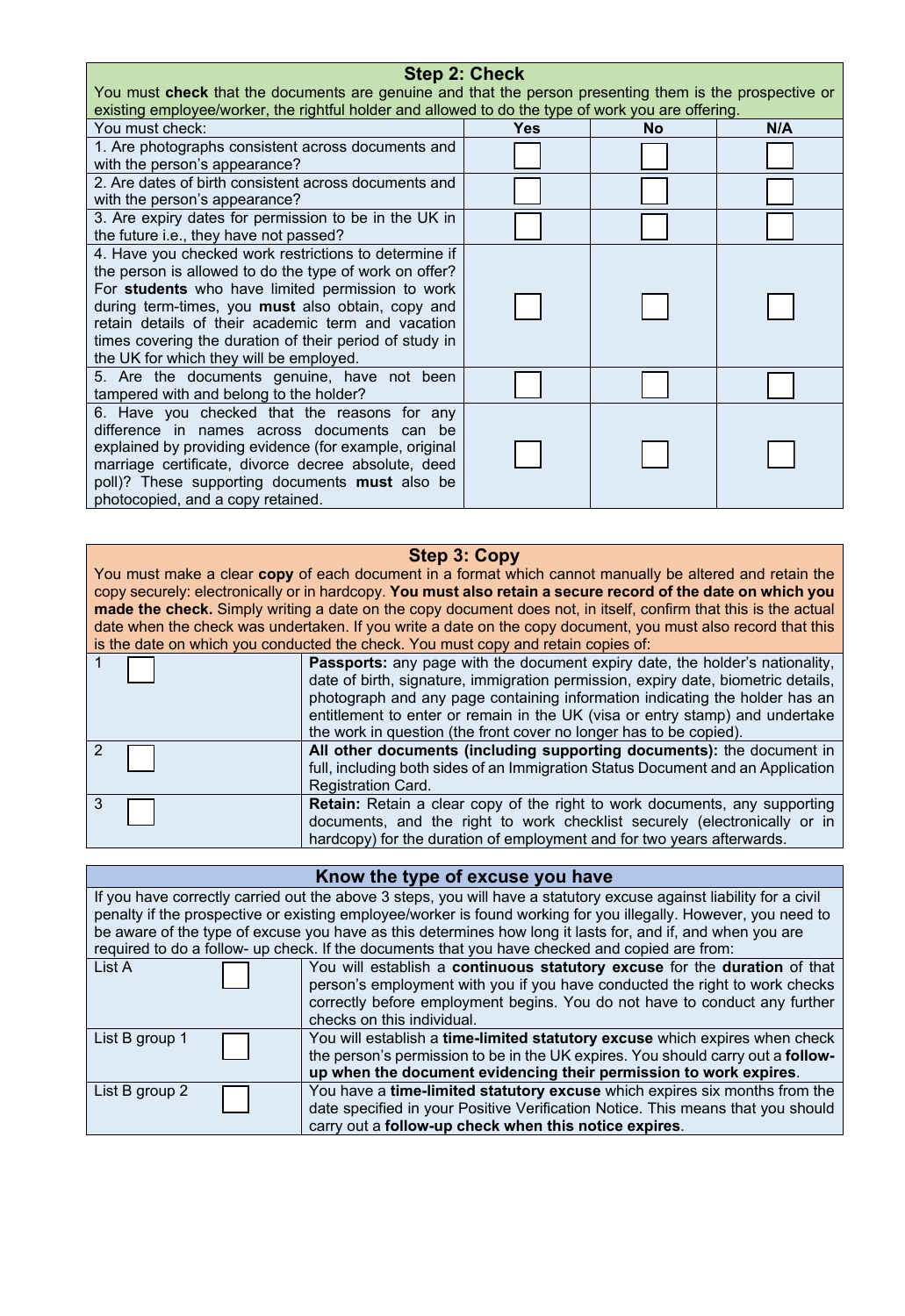## **Using an Identity Service Provider (IDSP)**

Employers can use IDVT via the services of an IDSP to complete the digital identity verification element of right to work checks for British and Irish citizens who hold a valid passport (including Irish passport cards).

If you use the services of an IDSP for digital identity verification, holders of valid British or Irish passports (or Irish passport cards) can demonstrate their right to work using this method. This will provide you with a continuous statutory excuse. It is your responsibility to obtain the IDVT check from the IDSP. You will only have a statutory excuse if you reasonably believe that the IDSP has carried out their checks in accordance with this guidance.

If you are using the services of an IDSP, please refer to the Digital Identity Verification annex: [Right to work](https://www.gov.uk/government/publications/right-to-work-checks-employers-guide)  [checks: an employer's guide.](https://www.gov.uk/government/publications/right-to-work-checks-employers-guide)

|   | 3 basic steps to conducting a right to work check using an IDSP |                                                                                                                                                                                                                                                                                                                                                                                                                                                                                                                                                                                                                            |  |  |
|---|-----------------------------------------------------------------|----------------------------------------------------------------------------------------------------------------------------------------------------------------------------------------------------------------------------------------------------------------------------------------------------------------------------------------------------------------------------------------------------------------------------------------------------------------------------------------------------------------------------------------------------------------------------------------------------------------------------|--|--|
|   |                                                                 | Use IDSPs to carry out digital identity verification to a range of standards or<br>levels of confidence. The Home Office recommends that employers only accept<br>checks via an IDSP that satisfy a minimum of a Medium Level of Confidence.<br>A list of certified providers is available for you to choose from on<br>GOV.UK: Digital identity certification for right to work, right to rent and criminal<br>record checks. It is not mandatory for you to use a certified provider; you may<br>use a provider not featured within this list if you are satisfied that they are able<br>to provide the required checks. |  |  |
|   |                                                                 | Satisfy yourself that the photograph and biographic details (for example, date<br>of birth) on the output from the IDVT check are consistent with the individual<br>presenting themselves for work (i.e. the information provided by the check<br>relates to the individual and they are not an imposter).                                                                                                                                                                                                                                                                                                                 |  |  |
| 3 |                                                                 | Retain a clear copy of the IDVT identity check output for the duration of<br>employment and for two years after the employment has come to an end.                                                                                                                                                                                                                                                                                                                                                                                                                                                                         |  |  |

## **Conducting a Home Office online right to work check**

A Home Office online right to work check will provide you with a statutory excuse against a civil penalty in the event of illegal working involving the subject of the check. You can do an online check by using the online service, entitled ['View a job applicant's right to work details'](https://www.gov.uk/view-right-to-work) on GOV.UK.

It will not be possible to conduct a Home Office online right to work check in all circumstances, as not all individuals will have an immigration status that can be checked online. The online right to work checking service sets out what information you will need to complete an online check. In circumstances in which an online check is not possible, you should conduct the manual check.

Currently, the Home Office online service supports checks for a range of individuals, depending on the type of immigration documentation they are issued with. The use of digital proof of immigration status forms part of our move towards a UK immigration system that is digital by default. This will be simpler, safer, and more convenient.

Some individuals have been issued with an eVisa and can only use the online service to prove their right to work. Biometric Residence Card (BRC), Biometric Residence Permit (BRP) and Frontier Worker Permit (FWP) holders are also only able to evidence their right to work using the Home Office online service. This means you cannot accept or check a physical BRC, BRP or FWP as proof of right to work.

The employee/worker can generate a share code for the check by using the online service entitled 'Prove your [right to work to an employer'.](https://www.gov.uk/prove-right-to-work)

| 3 basic steps to conducting an online right to work check |                                                                                                                                                                                                                                                                                                                       |  |  |
|-----------------------------------------------------------|-----------------------------------------------------------------------------------------------------------------------------------------------------------------------------------------------------------------------------------------------------------------------------------------------------------------------|--|--|
|                                                           | Use the Home Office online right to work checking service (the View a job<br>applicant's right to work details on GOV.UK) in respect of an individual and only<br>employ the person, or continue to employ an existing employee/worker, if the<br>online check confirms they are entitled to do the work in question. |  |  |
|                                                           | Satisfy yourself that any photograph on the online right to work check is of the<br>individual presenting themselves for work.                                                                                                                                                                                        |  |  |
|                                                           | Retain a clear copy of the response provided by the online right to work check<br>(storing that response securely, electronically or in hardcopy) for the duration<br>of employment and for two years afterwards.                                                                                                     |  |  |